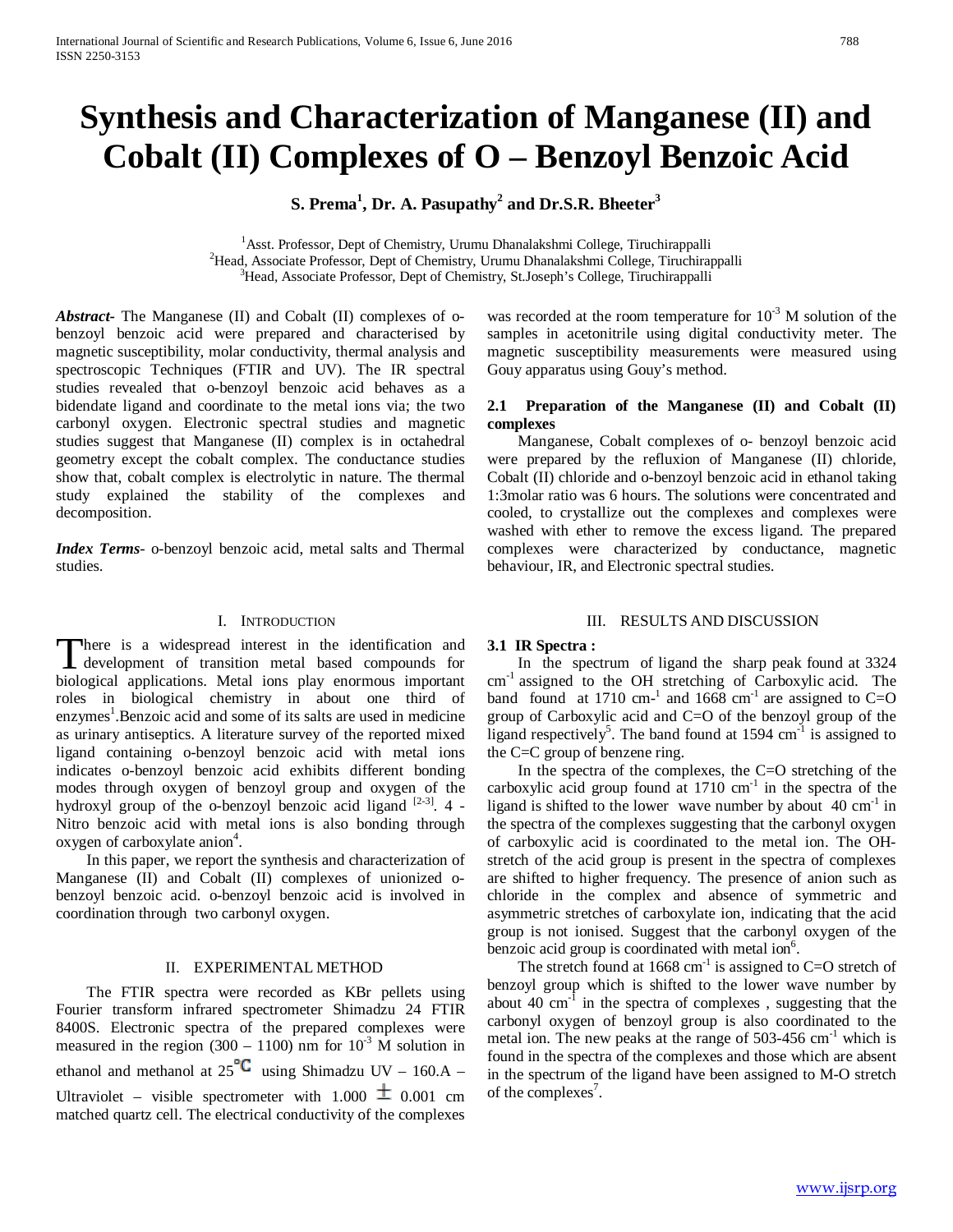| Compound                            | $Y_{O-H}$<br>$\text{cm}^{-1}$ | $Y_C = 0$<br>acid<br>$cm^{-1}$ | $Y_{C=O}$<br>benzoyl<br>$cm^{-1}$ | $Y_{M-O}$<br>acid<br>$cm^{-1}$ | $\Omega$<br>$Y_{M-O}$ 1<br>benzoyl<br>$cm^{-1}$ | $Y_{C-C-C}$<br>bending<br>mode<br>$\text{cm}^{-1}$ |
|-------------------------------------|-------------------------------|--------------------------------|-----------------------------------|--------------------------------|-------------------------------------------------|----------------------------------------------------|
| Ligand                              | 3324                          | 1710                           | 1668                              | $\overline{\phantom{0}}$       |                                                 | 1278                                               |
| $[Mn(BBA)_2Cl_2]2H_{2O}$            | 3369                          | 1670                           | 1622                              | 503                            | 476                                             | 1297                                               |
| $[Co(BBA)_{3}]^{2+}[CoCl_{4}]^{2-}$ | 3393                          | 1671                           | 1624                              | 477                            | 456                                             | 1287                                               |

**Table 1. FTIR spectra of the metal complexes**

# **3.2 Electronic Spectra of Metal Complexes:**

 The electronic spectra of Cobalt (II) chloride complex displays the bands at  $19,193$  cm<sup>-1</sup> and  $15,068$  cm<sup>-1</sup>. The first band is assigned to  ${}^{4}T_{1}g(F) \rightarrow {}^{4}T_{1}g(P)$  transition of octahedral geometry and the other band is assigned to  ${}^4A_2(F) \rightarrow {}^4T_1(F)$ 

transition of tetrahedral geometry<sup>8</sup>. This suggests that this complex is the mixture of octahedral and tetrahedral geometries with the composition of the type  $[Co(BBA)_3]^{\text{2+}}[CoCl_4]^{\text{2-}}$ which is supported by the conductance data





| S.No | Complexes | Colour | Conductance<br>Ohm <sup>-1</sup> cm <sup>2</sup> mol <sup>-1</sup> | Electrolytic<br>nature | $\mu_{eff}$<br>B.M |
|------|-----------|--------|--------------------------------------------------------------------|------------------------|--------------------|
|      |           |        |                                                                    |                        |                    |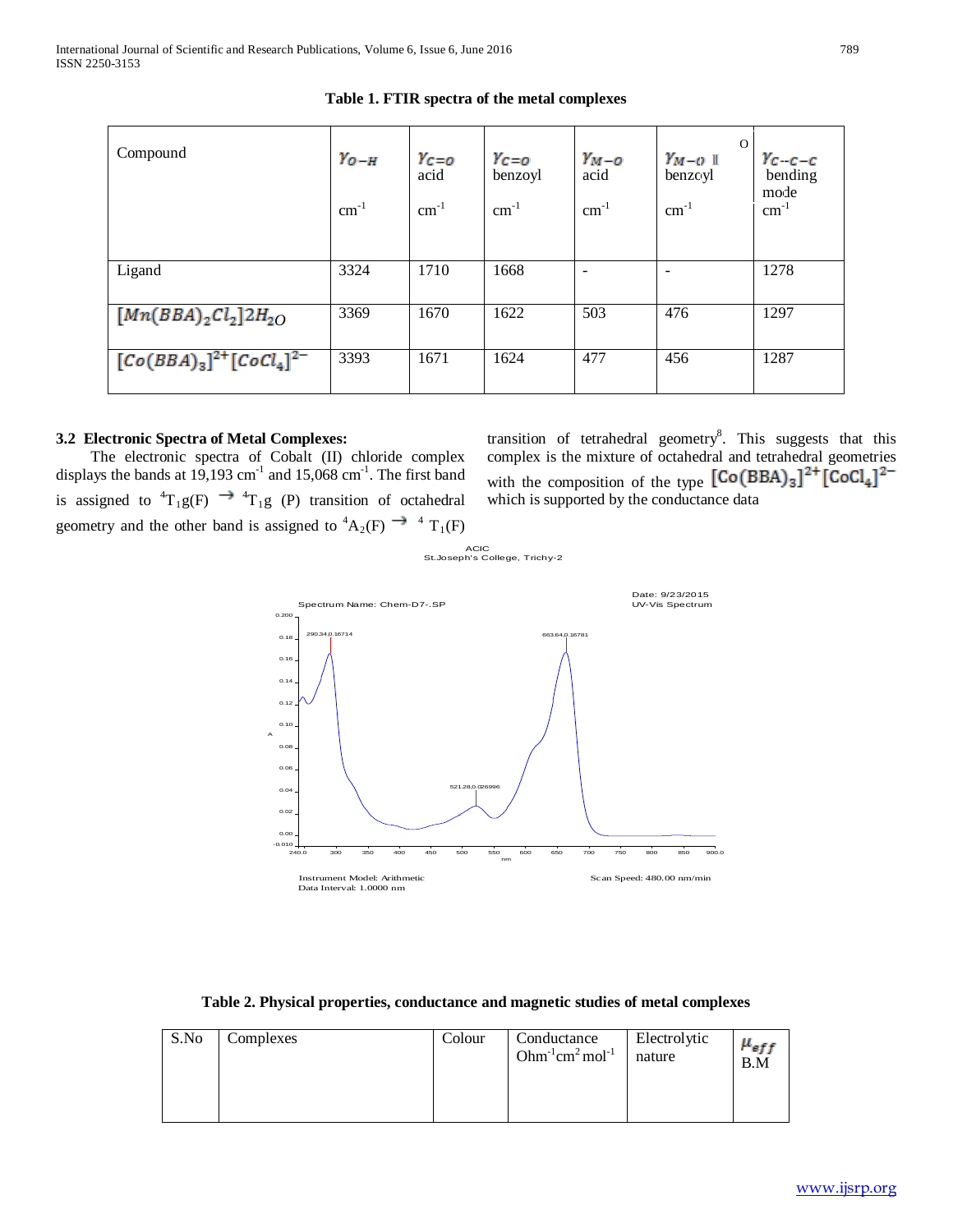| $[Mn(BBA)_2Cl_2]$ 2H <sub>2O</sub> | White | 42.65  | 1:0 | 5.96 |
|------------------------------------|-------|--------|-----|------|
| $[Co(BBA)3]^{2+}[CoCl4]^{2-}$      | Pink  | 145.01 | 1:1 | 4.4  |

1:0 electrolytic nature, in which anions are inside the coordination .The cobalt complex exhibits 1:1 electrolytic nature.

## **3.5 Thermal Analysis:**

 The TGA curve of Manganese (II) complex which shows loss of 6.2% (Calc 6.4%) at around 100 $\textdegree$  which suggests that the complex is a dihydrate and two water molecules are lost at that range.

On DTA, it shows the melting of complex at about  $131.9^{\circ}$ C and 204.4  $\textdegree$  The TGA curve 131 – 204  $\textdegree$  with release of chloride molecule of 11.1% (calc 12.7%). Above 204.4  $\mathbb{C}$  of TGA curve exhibits the slow decomposition of the ligand with

17.8% (calc 18.6%) and further decomposition of another ligand with 19.5% (calc 18.7%). Finally above 550  $\textdegree C$  of TGA curve, 33% of residue is present.

 The TGA and DTA curve of Cobalt (II) complex shows the endothermic peak of DTA at about 176.6<sup>°C</sup> and 210<sup>°C</sup> which indicate that the cationic and anionic complex melts. The TGA of the complex at about 200 $\mathrm{C}$ , the first degradation occurs with the decomposition of the anionic complex and slow decomposition of ligand of the cationic complex. The experimental weight of the final residue of both the oxides of cobalt is 25% (calc 24.4%)



Fig 3. Structure of metal complex  $\left[Co(BBA)_3\right]^{2+}\left[CoCl_4\right]^{2-}$ 

#### IV. CONCLUSION

 The o – benzoyl benzoic acid acts as a bidendate ligand in which the carbonyl of the acid group and carbonyl of the benzoyl group is coordinated to the metal ion. The mode of coordination has been confirmed by the negative shift of the carbonyls of acid group and the benzoyl group by the stretching frequency in the spectra of the complexes. The electronic spectra of the complexes confirmed the geometry of the complex. A thermal study revealed that the complexes are thermally stable.

#### **REFERENCES**

- [1] De Silva J.J , Williams , R.J.P The Biological Chemistry of Elements- The inorganic Chemistry of life, Clarendon, Oxford, England 1991
- [2] Valli G, Sankareswari.M, Synthesis, characterisation and Biological activity of o-benzoyl benzoic acid and o-benzoyl N-2-pyridine benzamide metal complexes,2012, International Journal of Pharmaceuticals Research and Development, 3(4), 205-212.
- [3] Valli.G, Gayathri.S, Synthesis, characterisation, Invitro and Insilico drug activity of Mixed ligand Copper(II) complexes, 2014(1) (102-109)
- [4] Sunalya M. Roy, Sudarsanakumar M.R, Dhanya V.S, crystal growth, spectral, magnetic, Antibacterial and Antifungal studies of Co(II) and Ni(II) complexes of 4-Nitro benzoic acid, Journal of the Korean Chemical Society,vol.58,2014.
- [5] Donald L. Pavia, Gary M. Lampman, George S. Kriz, Introduction to Spectroscopy, Third edition, Western Washington University
- [6] Peter.S and Durairaj.K, Metal complexes of some biological active ligands, Ph.D thesis, 1990.
- [7] Kazuo Nakamoto, Infrared and Raman spectra of Inorganic and Coordination compounds.
- [8] F.Albert Cotton, Geoffrey Wilkinson, F.R.S. Advanced inorganic chemistry third edition Wiley Eastern Ltd

#### **AUTHORS**

**First Author** – S. Prema, Asst. Professor, Dept of Chemistry, Urumu Dhanalakshmi College, Tiruchirappalli